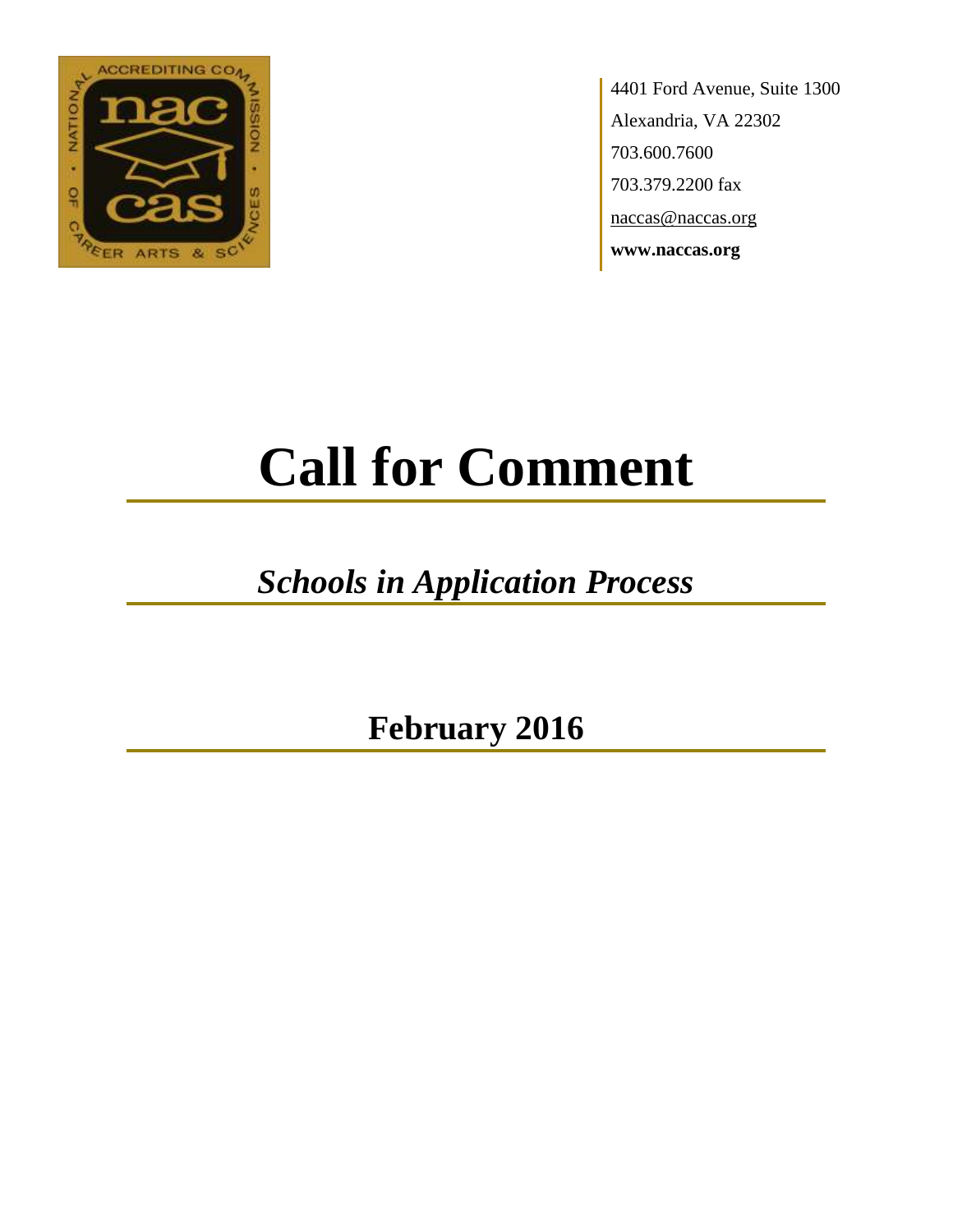### -- **List of Schools in the Application Process**

*In accordance with Sections 10.0 and 10.1 of NACCAS' Rules of Practice and Procedure and 34 CFR 602.23(b), the NACCAS Board of Commissioners seeks comments on institutions that are currently in the process of applying for accreditation or renewal of accreditation.*

Instructions: If you have information that would contribute to the Commission's review of any of the institutions listed below, please complete the attached comment form and e-mail it to Erykah Wilkerson at ewilkerson@naccas.org. Please include the following in the subject line of your email: School List Call for Comment: February 2016. Pursuant to Section 10.1 of NACCAS' *Rules of Practice and Procedure*, please submit all comments within (15) days of the date of distribution of this Call for Comment.

#### ARIZONA

The Studio Academy of Beauty, LLC Ref. #012062-00 610 N. Alma School Road Suite 38 Chandler, AZ 85224 **Process: Renewal of Accreditation** The Studio Academy of Beauty Ref. #B12062-01  $8046$  North  $19<sup>th</sup>$  Avenue Phoenix, AZ 85021 **Process: Renewal of Accreditation** The Studio Academy of Beauty, LLC Ref. #B12062-02 9897 West McDowell Road, Suite 810 Tolleson, AZ 85353 **Process: Renewal of Accreditation** ARKANSAS The Beauty School Ref. #013071-00

1058 Highland Circle, Suite #4 Mountain Home, AR 72653 **Process: Renewal of Accreditation**

#### CALIFORNIA

Rosston School of Hair Design Ref. #I13054-00 24805 Alessandro Boulevard, Suite D4 Moreno Valley, CA 92553 **Process: Initial Accreditation**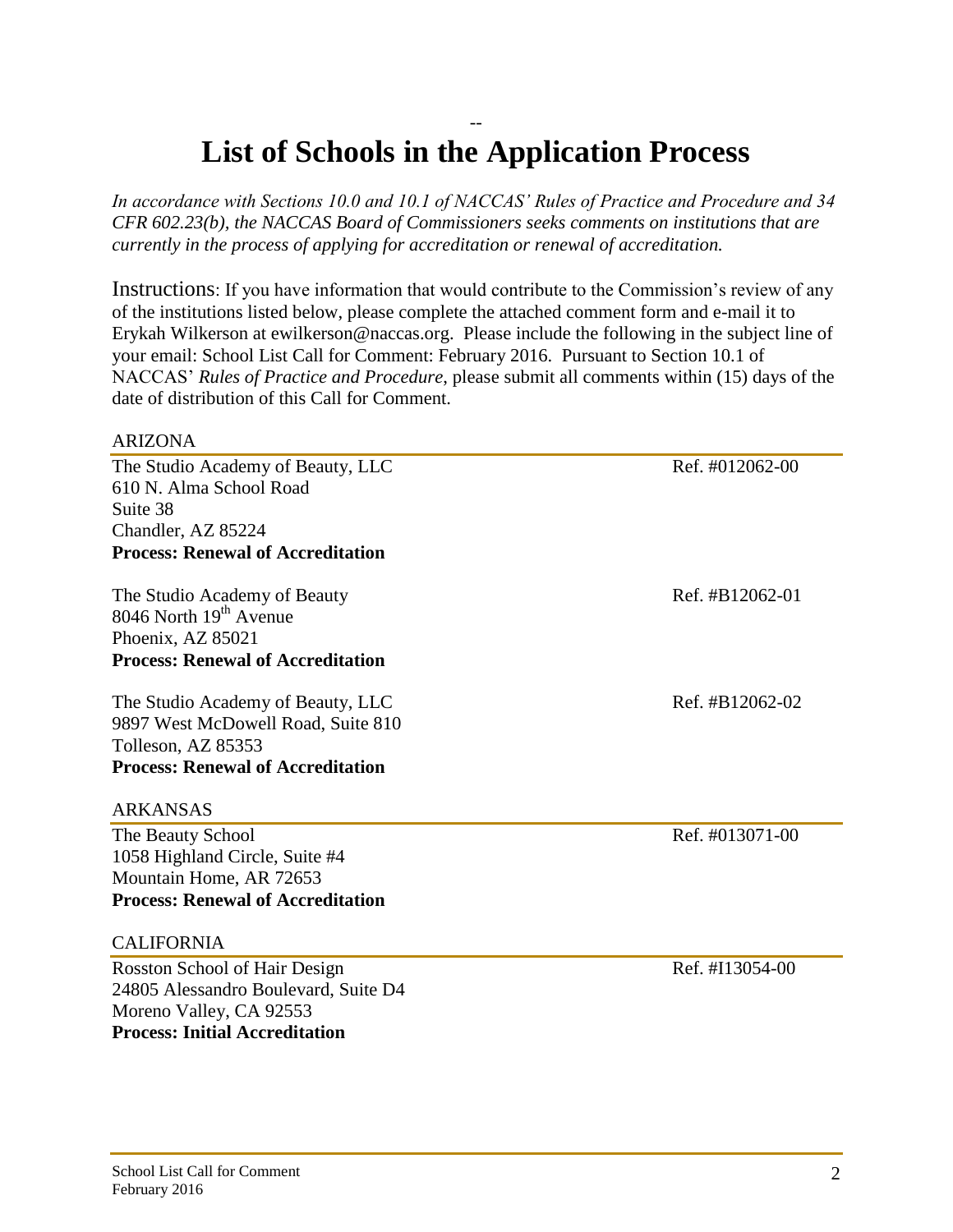| <b>FLORIDA</b>                                               |                 |
|--------------------------------------------------------------|-----------------|
| Hair Design Institute                                        | Ref. #A42067-02 |
| 2289 East Semoran Boulevard                                  |                 |
| Apopka, FL 32703                                             |                 |
| <b>Process: Initial Additional Location Accreditation</b>    |                 |
| MINNESOTA                                                    |                 |
| Nova Academy of Cosmetology Mankato                          | Ref. #A33037-01 |
| 1701 Adams Street                                            |                 |
| Mankato, MN 56001                                            |                 |
| <b>Process: Initial Additional Location Accreditation</b>    |                 |
| MISSOURI                                                     |                 |
| eClips School of Cosmetology and Barbering                   | Ref. #035096-00 |
| 9140 Page Avenue                                             |                 |
| Overland, MO 63114                                           |                 |
| <b>Process: Renewal of Accreditation</b>                     |                 |
| Transformed Barber & Cosmetology Academy LLC                 | Ref. #035102-00 |
| 1229 East $63^{\text{rd}}$ Street                            |                 |
| Kansas City, MO 64110                                        |                 |
| <b>Process: Renewal of Accreditation</b>                     |                 |
| NEW YORK                                                     |                 |
| Hair Design Institute at Fifth Avenue                        | Ref. #A42129-01 |
| 500 $8^{\text{th}}$ Avenue $8^{\text{th}}$ Floor             |                 |
| New York, NY 10018                                           |                 |
| <b>Process: Initial Additional Location Accreditation</b>    |                 |
| NORTH CAROLINA                                               |                 |
| Durham Beauty Academy                                        | Ref. #043037-00 |
| 4600 Durham Chapel Hill Blvd.                                |                 |
| Suite 31                                                     |                 |
| Durham, NC 27707<br><b>Process: Renewal of Accreditation</b> |                 |
|                                                              |                 |
| PENNSYLVANIA                                                 |                 |
| Champ's Barber School                                        | Ref. #048122-00 |
| 54 West King Street                                          |                 |
| Lancaster, PA 17603                                          |                 |
| <b>Process: Renewal of Accreditation</b>                     |                 |
| PUERTO RICO                                                  |                 |
| Rosslyn Training Academy of Cosmetology, Inc.                | Ref. #062049-00 |
| Calle Paz # 213                                              |                 |
| Aguada, PR 00602                                             |                 |
| <b>Process: Renewal of Accreditation</b>                     |                 |

÷,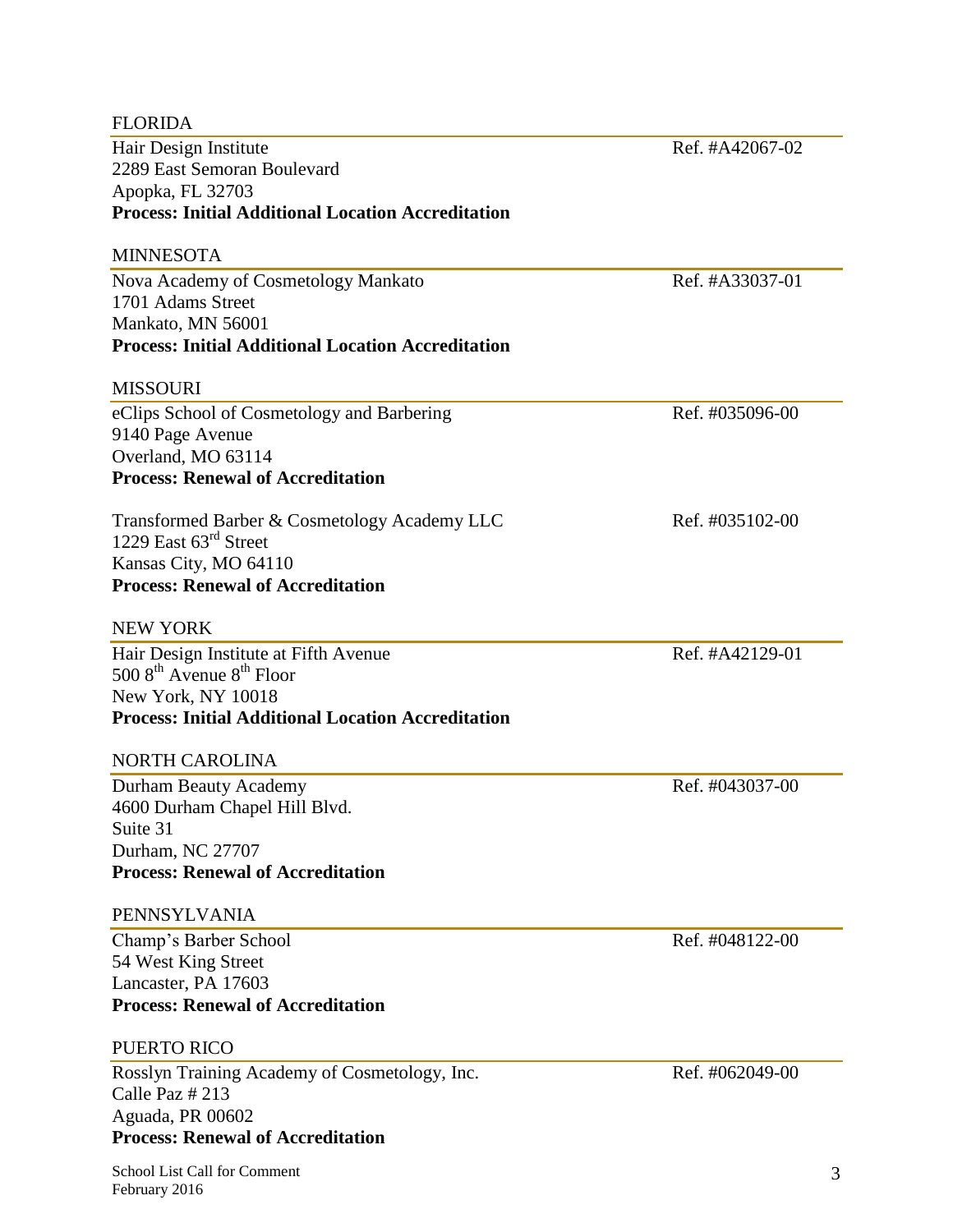#### SOUTH CAROLINA

Columbia Academy of Cosmetology Ref. B43037-02 1221 Sunset Boulevard West Columbia, SC 29169 **Process: Renewal of Accreditation**

Personal Touch Beauty and Barber College Ref. #I13049-00 128 West Mill Street Kingstree, SC 29556 **Process: Initial Accreditation**